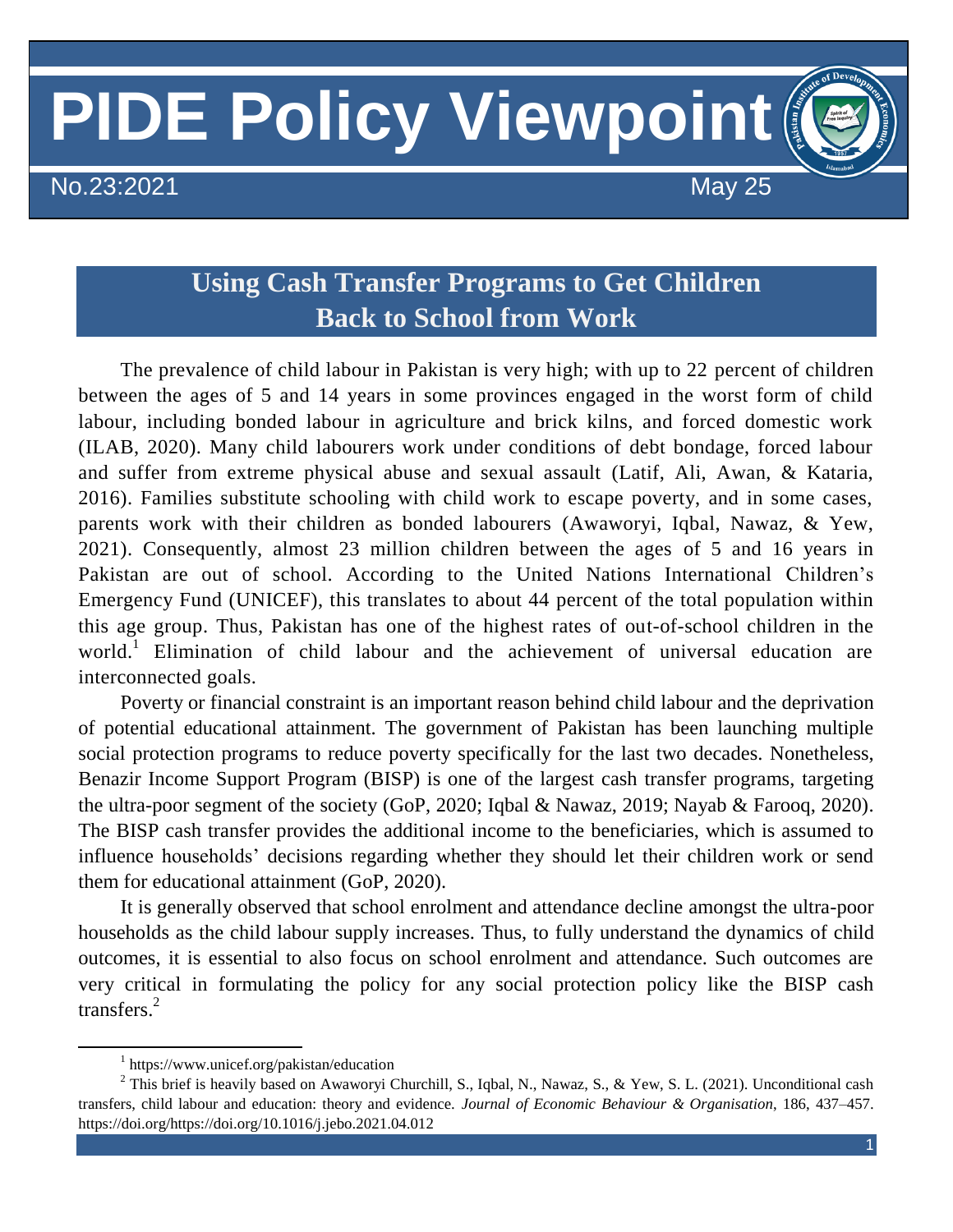### **Evidence**

Recent literature shows that BISP cash transfer helps to increase the enrolment among ultrapoor. It also helps to promote grade promotion among target group in the medium to long run. However, the BISP cash transfers have no effect on dropout in the short run (Awaworyi, et al., 2021). These findings suggest that the additional income from cash transfers induces investment in education. However, the effect of cash transfers on enrolment wanes over time.

The gender-wise analysis has shown that the BISP cash transfers equally important for boys and girls to improve education outcomes. However, the impact is relatively higher among boys compared to girls. Awaworyi, et al. (2021) have shown that in the short term, BISP cash transfers are associated with a widening of the gender gap in enrolment; however, this narrows in the medium to long term.

It is noticed that the BISP intervention substantially reduces the dropout rate among boys in the short term but increases dropout among girls. It implies that differences in parental preferences and altruism towards boys and girls can influence the dynamics around child labour and human capital development. The BISP intervention significantly induces grade promotion among boys but not among girls. This finding can also be linked to the cultural environment that engenders greater altruism towards males than females. Thus, females tend to engage in other household activities, leaving less time for school activities, consequently influencing grade promotion.

#### **BISP Cash Transfers, Child Labour and Education: Evidence**

Awaworyi, et al. (2021) present evidence on the nexus between BISP cash transfers, child labour and education. Using three rounds of household panel data collected by the BISP including baseline data (2011), first-round data (2013) and end-line data (2016), for both BISP beneficiaries and nonbeneficiaries, the study shows that the UCTs have a positive and statistically significant impact on enrolment and grade promotion but no effect on dropout in the short run. The study shows that 2 years after the BISP cash transfers, children of beneficiaries are 69 percentage points more likely to enrol in school and 40 percentage points more likely to have a grade promotion. However, 5 years after the intervention, children in the treatment group are 28 percentage points more likely to enrol in school and 61 percentage points more likely to have a grade promotion. The gender wise analysis show that 2 years after the BISP cash transfers, boys in the treatment group are 79 percentage points more likely to enrol in school. In contrast, girls in the treatment group are 64 percentage points more likely to enrol in school. Thus, 5 years post-intervention, boys in the treatment group are 23 percentage points more likely to enrol in school, while girls are 31 percentage points more likely to enrol in school. For dropout rates, this study shows that boys in the treatment group are 49 percentage points less likely to drop out of school, while girls are 57 percentage points more likely to drop out of school due to BISP cash transfers. The BISP cash transfers have no significant impact on child labour force participation in the short run. However, results for the analysis by gender show that while BISP cash transfer does not influence labour force participation among boys in the short term, girls in the treatment group are 13 percentage points more likely to participate in the labour market.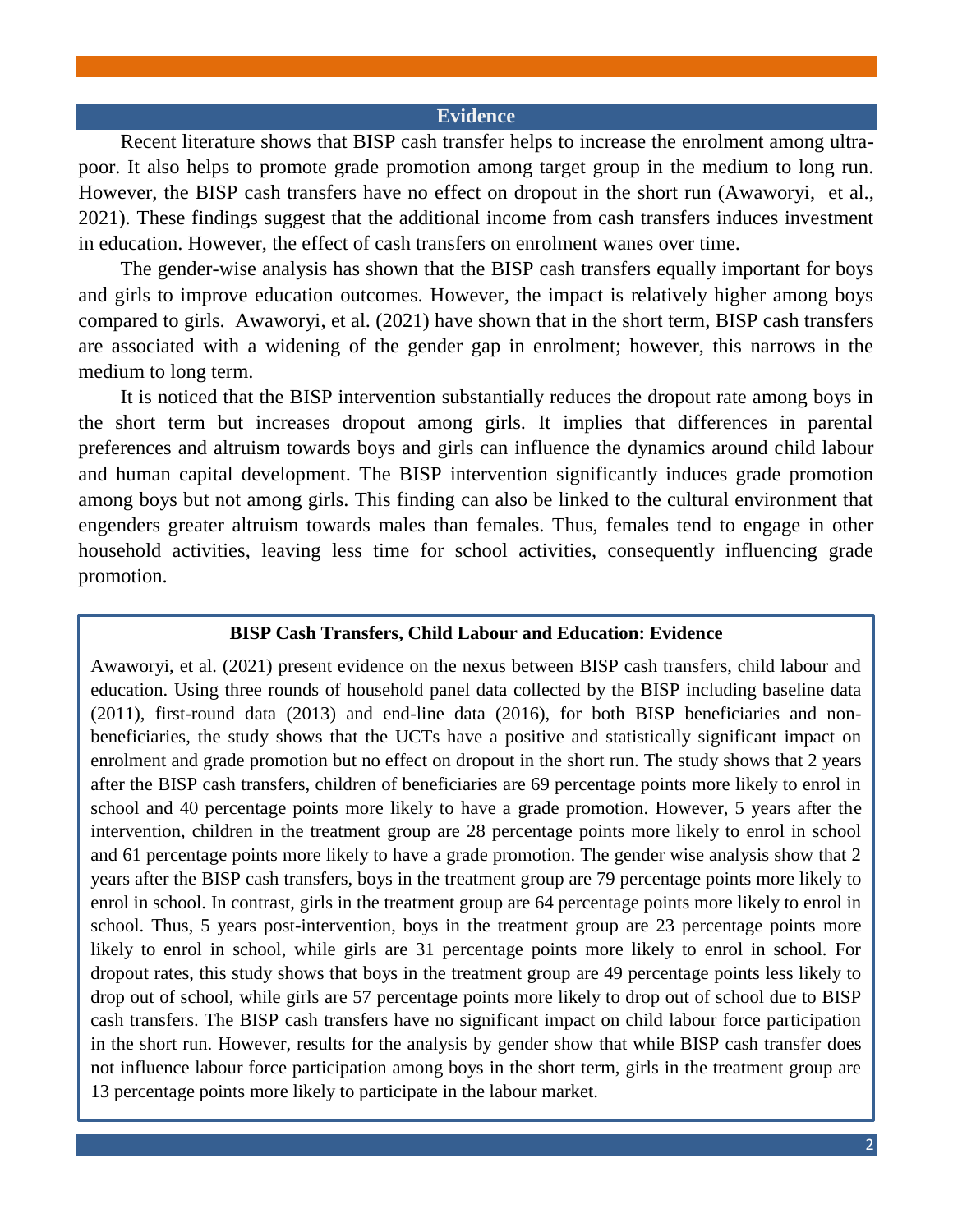These findings tie in with results on educational outcomes in the medium to long term. Over time, the findings suggest that BISP beneficiaries change their preferences from sending children to the labour market to school. Comparing the gender results to those on educational outcomes, it can be inferred that while child labour has been reduced among girls in the medium to long run, their educational attainment has not improved significantly. This suggests that though beneficiaries prefer to reduce child labour among girls, they may still be engaged in other activities. Thus, the educational outcomes of girls, mainly those aged 12–14 years, do not improve.

## **Policy Recommendations**

The evidence has shown the beneficial influence of the BISP cash transfer on educational attainment and negative impacts on child labour in the long run. In light of these findings, the following are some policy recommendations.

- BISP unconditional cash transfers (UCTs) program is effective to promote schooling. However, the BISP experience also suggests that the effects of UCTs wane over time. Thus, it is likely that UCTs can have a non-linear relationship with education and child labour outcomes over a sufficiently long period. We recommend adopting potential hybrid cash transfer programmes that minimise the extensive costs involved in maintaining and enforcing conditions associated with conditional cash transfers (CCTs) but put across sufficient conditions intermittently to ensure that the impact of UCTs extends over longer periods. For instance, even in the absence of binding conditions, UCTs are linked with very strong short-term effects. Thus, conditions can be introduced much later in the programme when the effectiveness of the transfers begins to wane.
- The government can introduce a new cash transfers program with a focus on education. The program includes free education for all children in the family up until their graduation. The educational expense, along with a stipend amount for each student, would be paid directly to educational institutions. Key beneficiaries of the program will be children and youth. Overall, priority will be given to female students.
- Child labour is one of the critical challenges for Pakistan due to massive unemployment and poverty. Designing social protection programs, which are child-sensitive, and in particular child labour sensitive, is needed to transition from work to education.
- Ensuring social protection system which directly targets the highly exposed group of children including children orphaned, children from marginalised ethnic and economically and socially excluded groups.

# **References**

Awaworyi, C., S., Iqbal, N., Nawaz, S., & Yew, S. L. (2021). Unconditional cash transfers, child labour and education: theory and evidence. *Journal of Economic Behaviour & Organisation*, *186*, 437–457. https://doi.org/https://doi.org/10.1016/j.jebo.2021.04.012